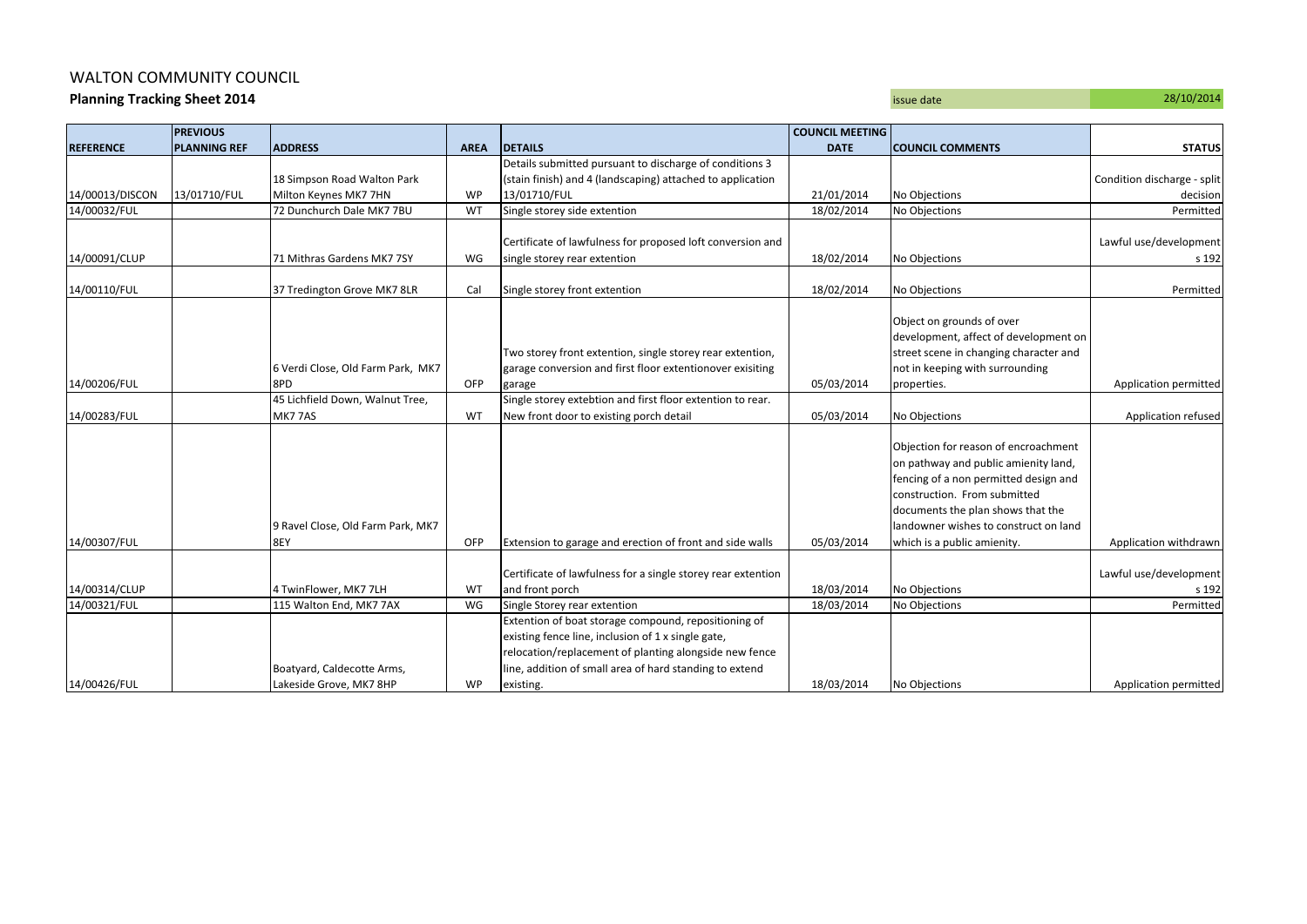| 14/00409/FUL    | 13/00380/FUL | 22 Rodwell Gardens, MK7 8QP                            | OFP       | Two storey side and rear extention, single storey rear<br>extention and loft conversion                                                                                                                                          | 18/03/2014  | Objections - WCC are concerned that<br>the size of the 2 parking spaces will not<br>be within the required guidelines for a<br>3 bedroom house. WCC are also<br>concerned with the location of the<br>proposed dining room as this may<br>overshadow the neighbouring property<br>therefore restricting light entering their<br>kitchen/dining room. | Application permitted           |
|-----------------|--------------|--------------------------------------------------------|-----------|----------------------------------------------------------------------------------------------------------------------------------------------------------------------------------------------------------------------------------|-------------|------------------------------------------------------------------------------------------------------------------------------------------------------------------------------------------------------------------------------------------------------------------------------------------------------------------------------------------------------|---------------------------------|
| 14/00308/DISCON | 13/02209/FUL | 16 Morley Crescent, MK7 8PA                            | OFP       | Details submitted pusuant to discharge of conditions 3<br>(extended planting beds and underground services) and 4<br>(extention wall forming boundary to garden beds and<br>redway) attached to planning permission 13/02209/FUL | 15/04/2014  | N/A                                                                                                                                                                                                                                                                                                                                                  | details approved                |
| 14/00558/FUL    |              | 42 Tatling Grove, MK7 7EQ                              | WT        | Two storey rear extention                                                                                                                                                                                                        | 15/04/2014  | No Objections                                                                                                                                                                                                                                                                                                                                        | Permitted                       |
| 14/00583/FUL    | 13/02238/FUL | 35 Harebell Close, MK7 7BA                             | WT        | Two storey rear extention (resubmission of<br>13/02238/FUL)<br>Installation of substations in line with power upgrade to                                                                                                         | 15/04/2014  | <b>Objections</b> - Although this application<br>does mitigate the previous concerns<br>over the impact on the street scene.<br>WCC notes the neighbours' concerns<br>and believes that the changes made do<br>not sufficiently mitigate the neighbours'<br>concerns over a lack of privacy caused<br>by the upper storey windows.                   | Application permitted           |
| 14/00588/FUL    |              | Building 4 Sherbourne Drive, MK7<br>8AX                | TIL       | site: 1 x GRP housing for WPD switchgear to front of site<br>and installation of switchgear and transformer to yard<br>area                                                                                                      | 15/04/2014  | No Objections                                                                                                                                                                                                                                                                                                                                        | Permitted                       |
| 14/00790/DISCON | 12/01019/FUL | Stewart Building, 16 Bradbourne<br>Drive, MK7 8BJ      | TIL       | Details submitted pursuent to discharge of conditions 4<br>(travel plan), 5 (cycle shelter), 6 (external plant), 7<br>(landscaping), 9 and 10 (sustainability) attached to<br>application 12/01019/FUL                           | 20/05/2014  | No Objections                                                                                                                                                                                                                                                                                                                                        | details approved                |
| 14/00737/FUL    |              | 1 Bernstein Close Browns Wood<br>Milton Keynes MK7 8EH | <b>BW</b> | Two storey rear extension                                                                                                                                                                                                        | FC 07/05/14 | No Objections                                                                                                                                                                                                                                                                                                                                        | Application permitted           |
| 14/00746/FUL    | 14/00307/FUL | 9 Ravel Close Old Farm Park Milton<br>Keynes MK7 8EY   | OFP       | Change of use of amenity land to garden use and<br>extension to garage                                                                                                                                                           | 20/05/2014  | Objections: WCC support the issues<br>raised by the Senior Landscape<br>consultant.   The proposed garage<br>block appears to close to the road<br>resulting in a loss of amenity of land.                                                                                                                                                           | Application permitted           |
| 14/00750/CLUP   |              | 13 Martell Close Caldecotte Milton<br>Keynes MK7 8AG   | Cal       | Certificate of lawfulness for proposed single storey rear<br>extension                                                                                                                                                           | 20/05/2014  | No Objections                                                                                                                                                                                                                                                                                                                                        | Lawful use/development<br>s 192 |
|                 |              |                                                        |           |                                                                                                                                                                                                                                  |             |                                                                                                                                                                                                                                                                                                                                                      |                                 |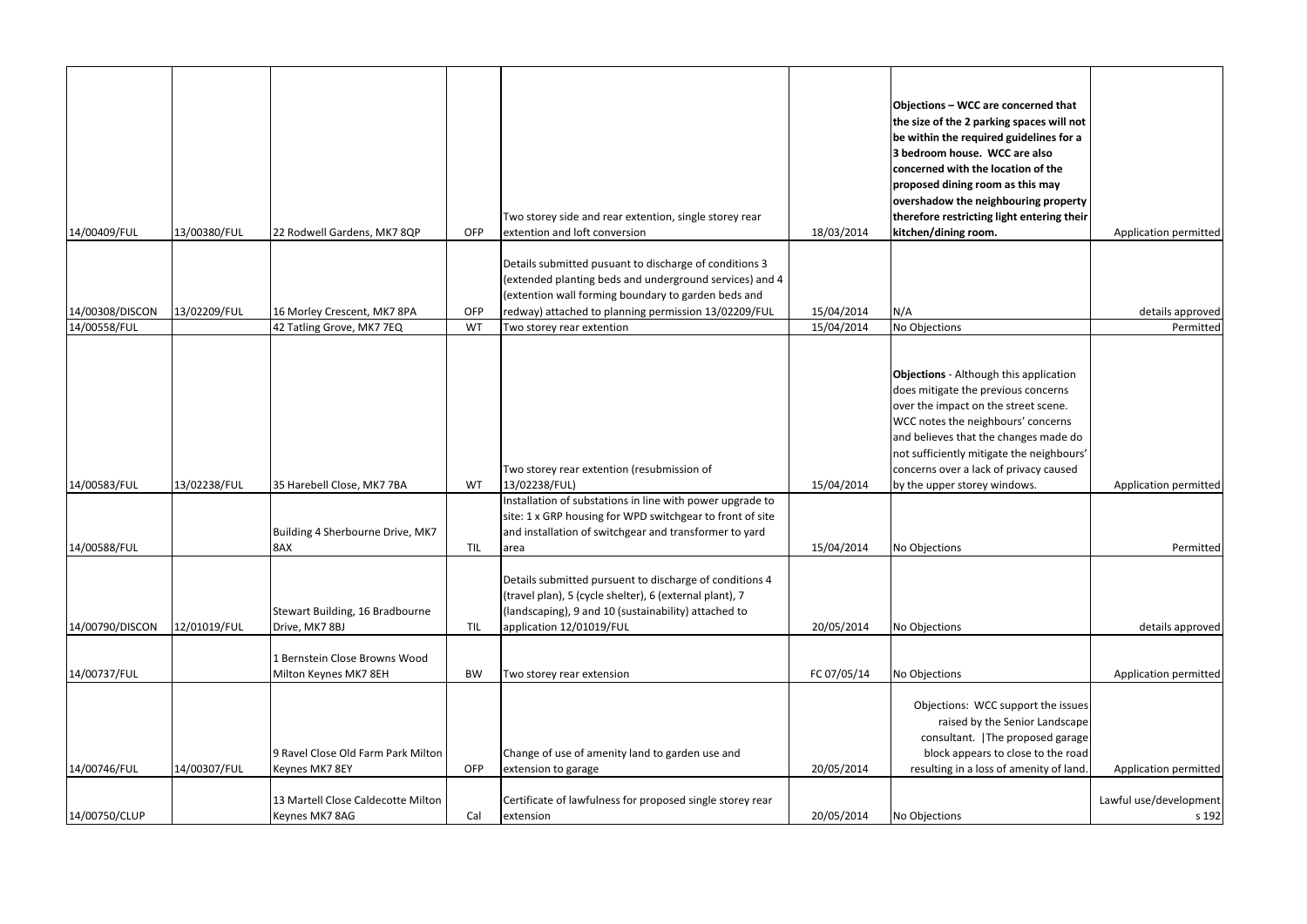|                |              | Land Adj To Building 73 Walton<br>Manor Brickhill Street H9 To H10                                   |           | Retention of temporary operations store for a further 3                                                                                                 |            |                                                                                                                                                                                                                                                                                                                                                                                             |                                |
|----------------|--------------|------------------------------------------------------------------------------------------------------|-----------|---------------------------------------------------------------------------------------------------------------------------------------------------------|------------|---------------------------------------------------------------------------------------------------------------------------------------------------------------------------------------------------------------------------------------------------------------------------------------------------------------------------------------------------------------------------------------------|--------------------------------|
| 14/00786/FUL   |              | Milton Keynes                                                                                        | <b>WM</b> | years                                                                                                                                                   | 20/05/2014 | No Objections                                                                                                                                                                                                                                                                                                                                                                               | Application permitted          |
| 14/00787/FUL   |              | Land West of Building 21 Walton<br>Manor Brickhill Street H9 To H10<br>Milton Keynes MK7 7AJ         | <b>WM</b> | Retention of temporary office accommodation                                                                                                             | 20/05/2014 | No Objections                                                                                                                                                                                                                                                                                                                                                                               | Application permitted          |
| 14/00795/FUL   |              | Canoe Club Water Sports Centre<br>Caldecotte Lake Monellan Grove<br>Caldecotte Milton Keynes MK7 8BH | Cal       | Single storey side extension to boat store                                                                                                              | 20/05/2014 | No Objections                                                                                                                                                                                                                                                                                                                                                                               | Application permitted          |
| 14/00801/FUL   | 14/00283/FUL | 45 Lichfield Down Walnut Tree<br>Milton Keynes MK7 7AS                                               | WT        | Two storey rear extension, insertion of additional<br>windows to front and side elevations and replacement<br>front door (resubmission of 14/00283/FUL) | 20/05/2014 | No Objections                                                                                                                                                                                                                                                                                                                                                                               | Application refused            |
|                |              | 23 Tallis Lane Browns Wood Milton                                                                    |           |                                                                                                                                                         |            | Objections: WCC object on the grounds<br>that the proposed development is to be<br>built up to the boundary fence. Also<br>the staggered building line in which No.<br>23 is further forward than No.25 may<br>have an impact on the neighbouring                                                                                                                                           |                                |
| 14/00819/FUL   |              | Keynes MK7 8EB                                                                                       | <b>BW</b> | Two storey side extension                                                                                                                               | 20/05/2014 | properties.                                                                                                                                                                                                                                                                                                                                                                                 | Application permitted          |
| 14/00926/FUL   |              | 7 Berrystead Caldecotte Milton<br>Keynes MK7 8LT                                                     | Cal       | Single storey rear extension                                                                                                                            | 20/05/2014 | No Objections                                                                                                                                                                                                                                                                                                                                                                               | Application permitted          |
| 14/00977/CLUP  |              | 136 Lichfield Down, Walnut Tree,<br>MK77DN                                                           | WT        | Certificate of lawfulness for proposed infill extention<br>between exisiting piers at ground floor.                                                     | 17/06/2014 | N/A                                                                                                                                                                                                                                                                                                                                                                                         | Lawful Use/Development<br>s192 |
| 14/01031/CLUP: |              | 12 Quilter Meadow Old Farm Park<br>Milton Keynes MK7 8QD                                             | OFP       | Certificate of lawfulness for proposed single storey rear<br>extension                                                                                  | 17/06/2014 | No Objections                                                                                                                                                                                                                                                                                                                                                                               | Lawful Use/Development<br>s192 |
| 14/01085/FUL   |              | Heronshaw First School Lichfield<br>Down Walnut Tree Milton Keynes<br>MK77PG                         | WT        | Construction of extensions to enlarge the staffroom,<br>create an additional meeting room and an additional<br>playroom                                 | 17/06/2014 | Objections: There is a lack of<br>information relating to this planning<br>application with regard to landscaping.<br>WCC object in principle as we are<br>unable to tell whether the established<br>hedgerow bordering the proposed<br>development will remain intact. We<br>feel that the hedgerow should remain<br>as removal of this will have a negative<br>effect on the street scene | <b>Application Permitted</b>   |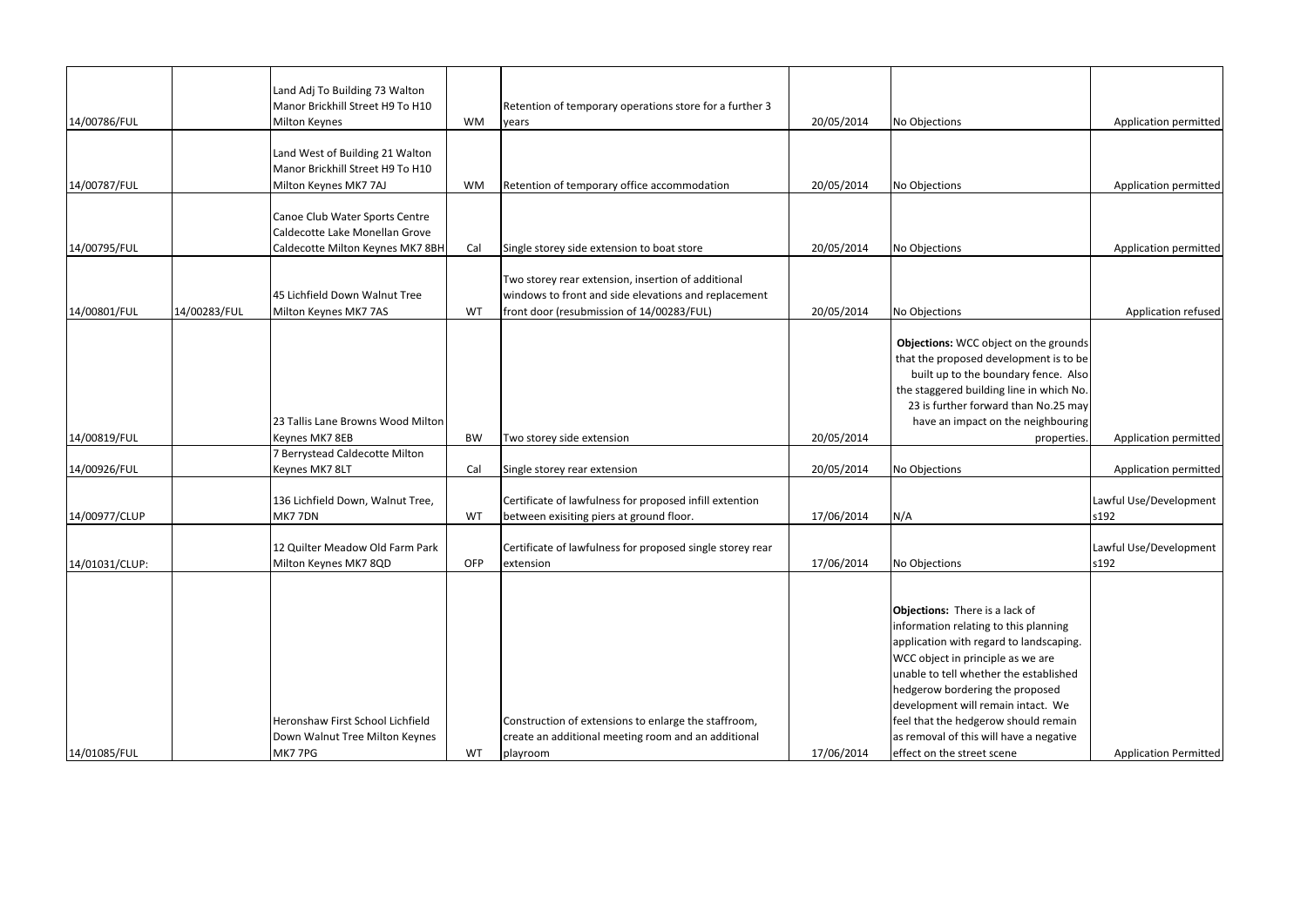|                 |              |                                                           |      |                                                                                                         |            | Objections: WCC object in principle to                             |                              |
|-----------------|--------------|-----------------------------------------------------------|------|---------------------------------------------------------------------------------------------------------|------------|--------------------------------------------------------------------|------------------------------|
|                 |              |                                                           |      |                                                                                                         |            | the advertising of private businesses on                           |                              |
|                 |              |                                                           |      |                                                                                                         |            | roundabouts. It is also a distraction for                          |                              |
|                 |              |                                                           |      |                                                                                                         |            | drivers and is contrary to Central                                 |                              |
|                 |              | Land At Walton Park Roundabout                            |      | Advert consent to display 4 x non-illuminated free                                                      |            | Government views on the de-cluttering                              | Advert with standard         |
| 14/01099/ADV    |              | <b>Milton Keynes</b>                                      | WP   | standing signs (Walton Park Roundabout)                                                                 | 17/06/2014 | of roads from unnecessary signage                                  | conditions.                  |
|                 |              |                                                           |      |                                                                                                         |            |                                                                    |                              |
|                 |              |                                                           |      |                                                                                                         |            | Objections: WCC object in principle to                             |                              |
|                 |              |                                                           |      |                                                                                                         |            | the advertising of private businesses on                           |                              |
|                 |              |                                                           |      |                                                                                                         |            | roundabouts. It is also a distraction for                          |                              |
|                 |              |                                                           |      |                                                                                                         |            | drivers and is contrary to Central                                 |                              |
|                 |              |                                                           |      |                                                                                                         |            | Government views on the de -                                       |                              |
|                 |              | Land At Kingston Roundabout                               |      | Advert consent to display 4 x non-illuminated free                                                      |            | cluttering of roads from unnecessary                               |                              |
| 14/01101/ADV    |              | <b>Milton Keynes</b>                                      | King | standing signs (Kingston Roundabout)                                                                    | 17/06/2014 | signage                                                            | Application permitted        |
|                 |              | 10 Bartholomew Close Walton Park                          |      | Single storey rear extension and first floor extension over                                             |            |                                                                    |                              |
| 14/01105/FUL    |              | Milton Keynes MK7 7HH                                     | WP   | existing garage                                                                                         | 17/06/2014 | No Objections                                                      | Application permitted        |
|                 |              |                                                           |      |                                                                                                         |            |                                                                    |                              |
|                 |              |                                                           |      |                                                                                                         |            | Objections: WCC object in principle as                             |                              |
|                 |              |                                                           |      |                                                                                                         |            | we feel that there are inadequate                                  |                              |
|                 |              |                                                           |      | Prior notification for a proposed single storey rear and                                                |            | drawings/ details of this planning                                 |                              |
|                 |              |                                                           |      | side extension measuring 5 metres from the rear wall of                                                 |            | application to make a fully informed                               |                              |
| 14/01198/FUL    |              | 29 Heybridge Crescent Caldecotte<br>Milton Keynes MK7 8HN | CAL  | the original dwelling with a maximum ridge height of 3<br>metres and maximum eaves height of 2.4 metres | 17/06/2014 | decision of the potential impact to the<br>neighbouring properties | Approval not required        |
|                 |              |                                                           |      | Single storey rear extension by addition 2M from                                                        |            |                                                                    |                              |
|                 |              | 9 Novello Croft Old Farm Park                             |      | originally approved application 12/01172/FUL                                                            |            |                                                                    |                              |
| 14/01300/FUL    | 12/01172/FUL | Milton Keynes MK7 8QT                                     | OFP  | (retrospective)                                                                                         | 16/09/2014 | No Objections                                                      | <b>Application Permitted</b> |
|                 |              |                                                           |      |                                                                                                         |            |                                                                    |                              |
|                 |              | 16 Boxberry Gardens Walnut Tree                           |      | Demolition of existing conservatory and construction of                                                 |            |                                                                    |                              |
| 14/01326/FUL    |              | Milton Keynes MK7 7EN                                     | WT   | single storey rear and single storey front extensions                                                   | 15/07/2014 | No Objections                                                      | Application permitted        |
|                 |              |                                                           |      | Details submitted pursuant to discharge of condition 4                                                  |            |                                                                    |                              |
|                 |              | 22 Rodwell Gardens Old Farm Park                          |      | (parking, hard standing arrangement) attached to                                                        |            |                                                                    |                              |
| 14/01349/DISCON | 14/00409/FUL | Milton Keynes MK7 8QP                                     | OFP  | planning permission 14/00409/FUL                                                                        | 15/07/2014 | No Objections                                                      | Details approved             |
|                 |              |                                                           |      |                                                                                                         |            |                                                                    |                              |
|                 |              |                                                           |      |                                                                                                         |            |                                                                    |                              |
|                 |              |                                                           |      | Details submitted pursuant to discharge of conditions 4                                                 |            |                                                                    |                              |
|                 |              |                                                           |      | (boundary treatment), 5 (amphibian exclusion fence), 6                                                  |            |                                                                    |                              |
|                 |              |                                                           |      | (great crested newt hibernaculum), 7 (great crested newt                                                |            |                                                                    |                              |
|                 |              |                                                           |      | hand search), 8 (piped culvert), 9 (tree and hedgerow                                                   |            |                                                                    |                              |
|                 |              |                                                           |      | protection plan), 10 (existing hedge retained), 11                                                      |            |                                                                    |                              |
|                 |              |                                                           |      | (brickwork sample), 12 (roof material sample), 13                                                       |            |                                                                    |                              |
|                 |              |                                                           |      | (external render sample), 14 (timber boarding sample), 15                                               |            |                                                                    |                              |
|                 |              |                                                           |      | (rainwater goods), 16 (roof-lights), 17 (window details), 18                                            |            |                                                                    |                              |
|                 |              |                                                           |      | (porch and bargeboards details), 19 (no external                                                        |            |                                                                    |                              |
|                 |              |                                                           |      | appurtenances), 20 (access bridge details), 21 (mitigation                                              |            |                                                                    |                              |
|                 |              | Walton Lodge Cottage Milton Road                          |      | measures), 22 (access details), 23 (parking scheme) 24                                                  |            |                                                                    |                              |
|                 |              | Walton Hall Milton Keynes MK7                             |      | (ground condition assessment) attached to application                                                   |            |                                                                    |                              |
| 14/01369/DISCON |              | 6BA                                                       |      | Walton 12/02447/FUL                                                                                     | 15/07/2014 | No Objections                                                      | <b>Pending Decision</b>      |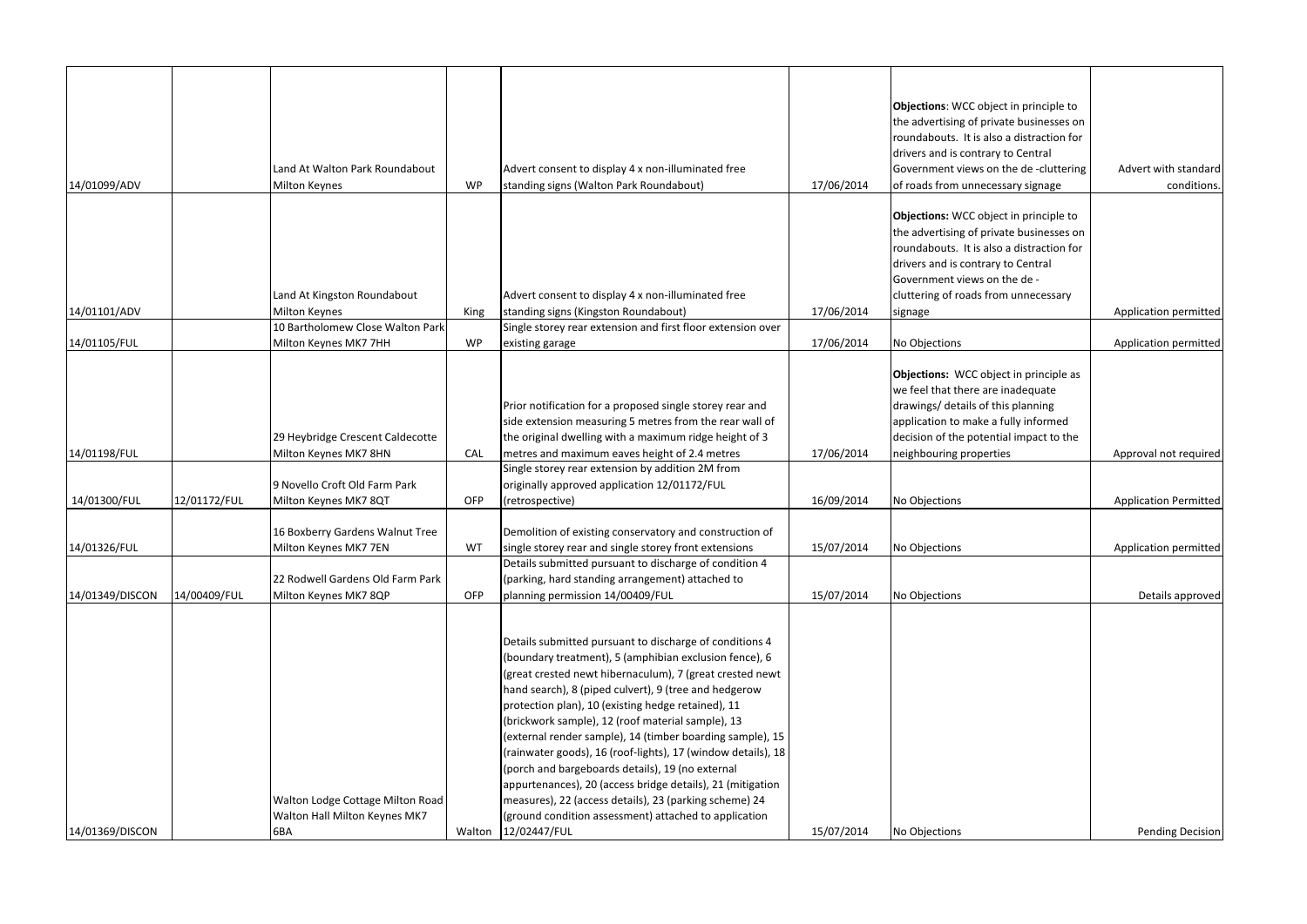| 14/01372/DISCON |              | 18 Simpson Road Walton Park<br>Milton Keynes MK7 7HN | <b>WP</b> | Details submitted pursuant to discharge of condition 4<br>(landscaping) attached to application 13/01710/FUL |            | N/A                                      | Details approved             |
|-----------------|--------------|------------------------------------------------------|-----------|--------------------------------------------------------------------------------------------------------------|------------|------------------------------------------|------------------------------|
|                 |              |                                                      |           |                                                                                                              |            |                                          |                              |
|                 |              | 11 Rackstraw Grove Old Farm Park                     |           |                                                                                                              |            |                                          | Lawful Use/Development       |
| 14/01373/CLUP   |              | Milton Keynes MK7 8PZ                                | OFP       | Certificate of lawfulness for single storey rear extension                                                   | 15/07/2014 | No Objections                            | s192                         |
|                 |              |                                                      |           | Replacement of existing bay window with a set of double                                                      |            |                                          |                              |
|                 |              | 8 Simpson Road Walton Park                           |           | doors and foundations to be altered for plinth wall to be                                                    |            |                                          |                              |
| 14/01392/FUL    |              | Milton Keynes MK7 7HN                                | <b>WP</b> | added                                                                                                        | 15/07/2014 | No Objections                            | <b>Application Permitted</b> |
|                 |              | Electric Charge Point Monellan                       |           |                                                                                                              |            |                                          |                              |
| 14/01474/MKCOD3 |              | <b>Crescent Caldecotte Milton Keynes</b>             | CAL       |                                                                                                              | 15/07/2014 | No Objections                            | <b>Application Withdrawn</b> |
|                 |              |                                                      |           | nstallation of 2 x electric vehicle rapid charge units                                                       |            |                                          |                              |
|                 |              |                                                      |           | Details submitted pursuant to discharge of conditions 3                                                      |            |                                          |                              |
|                 |              | Building 4 Sherbourne Drive                          |           | (landscaping) and 4 (GRP housing colour) attached to                                                         |            |                                          |                              |
| 14/01598/DISCON |              | Tilbrook Milton Keynes MK7 8AX                       | TIL       | planning permission 14/00588/FUL                                                                             | 16/09/2014 | Noted                                    | Details approved             |
|                 |              | 32 Rodwell Gardens Old Farm Park                     |           |                                                                                                              |            |                                          |                              |
| 14/01564/FUL    |              | Milton Keynes MK7 8QP                                | OFP       | Single storey rear and side extension                                                                        | 16/09/2014 | No Objections                            | <b>Pending Decision</b>      |
|                 |              |                                                      |           |                                                                                                              |            |                                          |                              |
|                 |              | 6 Davenport Lea Old Farm Park                        |           | Construction of single storey side and rear extension;                                                       |            | Plans not available on site -ZS spoke to |                              |
| 14/01803/FUL    |              | Milton Keynes MK7 8RD                                | OFP       | conversion of internal double garage to family room                                                          | 16/09/2014 | case officer to complain.                | <b>Application Permitted</b> |
|                 |              | Walton High School Fyfield Barrow                    |           |                                                                                                              |            |                                          |                              |
|                 |              | Walnut Tree Milton Keynes MK7                        |           | Erection of detached, flat-roofed, timber-framed 140sqm                                                      |            | The physical location could have been    |                              |
| 14/01707/FUL    |              | 7WH<br>23 Kalman Gardens Old Farm Park               | WT        | twin classroom building                                                                                      | 16/09/2014 | shown rather than a vague diagram.       | <b>Application Permitted</b> |
| 14/01849/FUL    |              |                                                      | OFP       |                                                                                                              | 16/09/2014 |                                          |                              |
|                 |              | Milton Keynes MK7 8QH                                |           | Conservatory to the side                                                                                     |            | No Objections                            | <b>Application Permitted</b> |
|                 |              | 30 Heybridge Crescent Caldecotte                     |           |                                                                                                              |            |                                          |                              |
| 14/01903/FUL    |              | Milton Keynes MK7 8HZ                                | CAL       | Loft conversion with 2 x dormers                                                                             | 16/09/2014 | No Objections                            | <b>Application Permitted</b> |
|                 |              |                                                      |           | Demolition of existing bungalow and construction of 2 x                                                      |            |                                          |                              |
|                 |              | 23 Tamworth Stubb Walnut Tree                        |           | dwellings with detached garages (re-submission                                                               |            |                                          |                              |
| 14/01809/FUL    | 13/01275/FUL | Milton Keynes MK7 7DJ                                | WT        | 13/01275/FUL)                                                                                                | 16/09/2014 | No Objections                            | <b>Application Refused</b>   |
|                 |              |                                                      |           |                                                                                                              |            |                                          |                              |
|                 |              | Sailing Club Caldecotte Water                        |           |                                                                                                              |            |                                          |                              |
|                 |              | Sports Centre Caldecotte Lake                        |           |                                                                                                              |            |                                          |                              |
|                 |              | (South) Monellan Grove Caldecotte                    |           | Extension to the Sailing Club changing room area including                                                   |            |                                          |                              |
| 14/01996/FUL    |              | Milton Keynes MK7 8BH                                | CAL       | loft area                                                                                                    | 22/10/2014 | No Objections                            | <b>Pending Consideration</b> |
|                 |              |                                                      |           |                                                                                                              |            | Comment: WCC recommended that            |                              |
|                 |              |                                                      |           |                                                                                                              |            | consideration be given to the window     |                              |
|                 |              |                                                      |           |                                                                                                              |            | on the side of the neighbouring          |                              |
|                 |              | 10 Lavender Grove Walnut Tree                        |           |                                                                                                              |            | property - which may become              |                              |
| 14/02140/FUL    |              | Milton Keynes MK7 7D                                 | WT        | Two storey side and rear extensions.                                                                         | 22/10/2014 | overshadowed due to the development      | <b>Pending Consideration</b> |
|                 |              | 34 Bantock Close Browns Wood                         |           |                                                                                                              |            |                                          |                              |
| 14/02144/FUL    |              | Milton Keynes MK7 8DS                                | <b>BW</b> | Two storey side extension                                                                                    | 22/10/2014 | No Objections                            | Pending                      |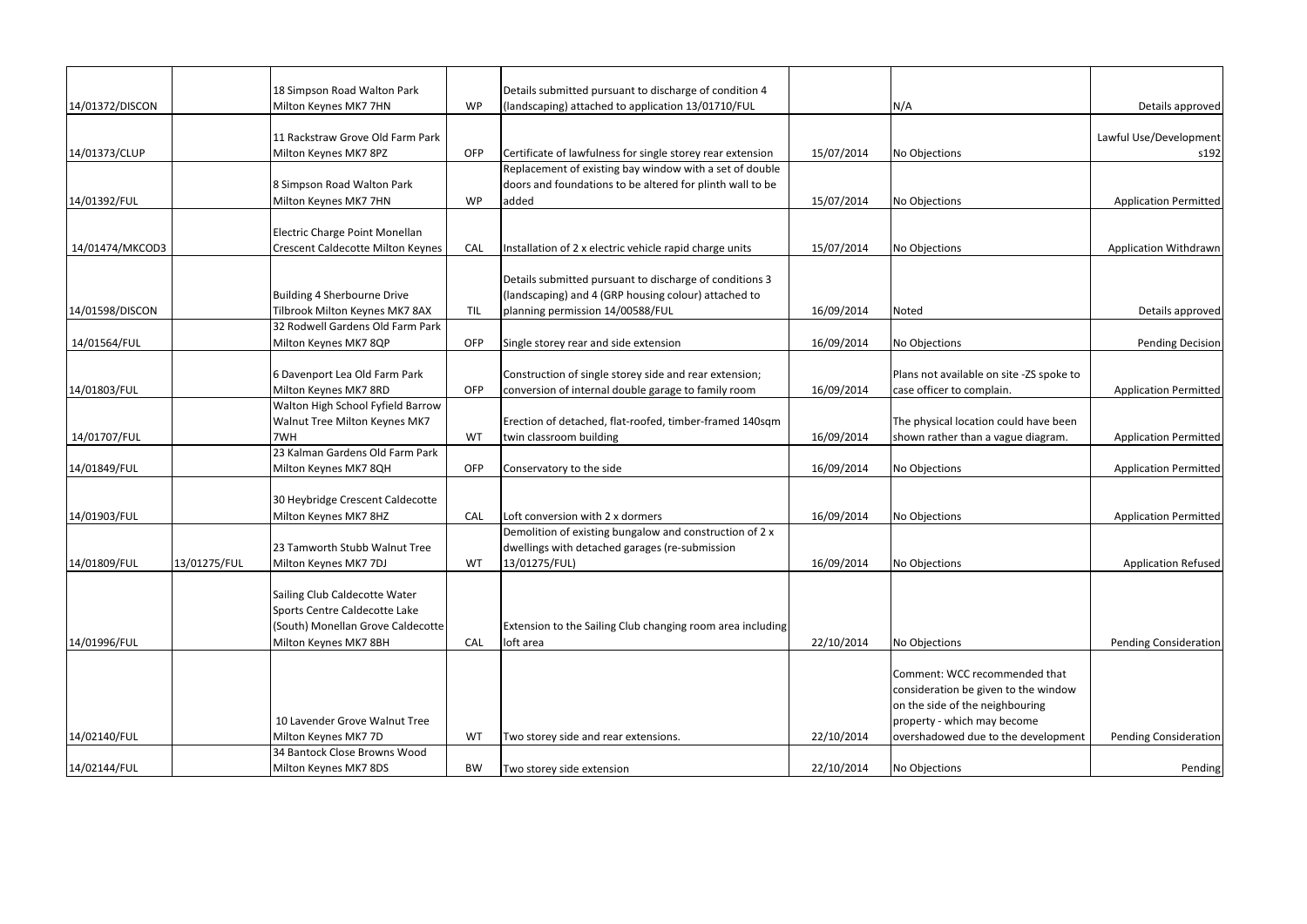|                 | Wadesmill Lane, Walnut Tree,<br>Milton Keynes. Milton Keynes |    | Installation of 2 x electric vehicle rapid charge units. |            | <b>Objections:</b> WCC object to the<br>application on the grounds that it will<br>reduce the parking spaces available in<br>the small area suggested. This will<br>exacerbate the parking issues,<br>especially at peak times. WCC suggest<br>that adding 2 parking spaces with<br>charging facilities would be an |         |
|-----------------|--------------------------------------------------------------|----|----------------------------------------------------------|------------|---------------------------------------------------------------------------------------------------------------------------------------------------------------------------------------------------------------------------------------------------------------------------------------------------------------------|---------|
| 14/01472/MKCOD3 | Council                                                      | WT | <b>Electric Charge Point</b>                             | 22/10/2014 | acceptable option.                                                                                                                                                                                                                                                                                                  | Pending |
|                 |                                                              |    |                                                          |            |                                                                                                                                                                                                                                                                                                                     |         |